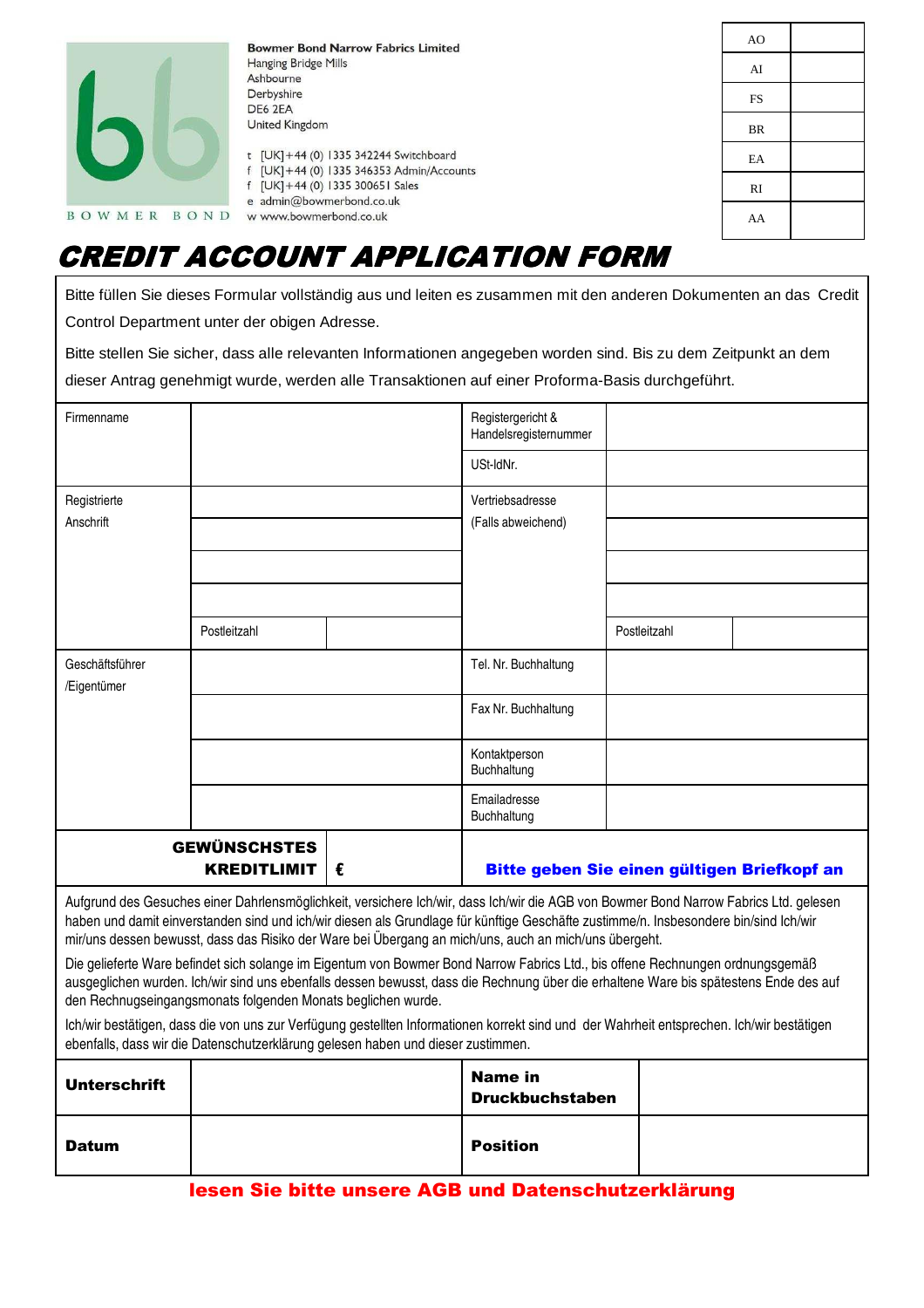# Datenschutzerklärung Datenschutzgesetz 1998

Da ich/wir Ihnen vertrauenswürdige Daten zur Verfügung stellen, bin ich/wir damit einverstanden, dass diese Daten der Geheimhaltung unterliegen und für den alleinigen Zweck der Durchführung Ihrer Handelsaktivitäten mit uns bestimmt sind. In Anbetracht meines/unseres Gesuches, akzeptiere ich/wir, dass unsere/meine Daten durch Bowmer Bond Narrow Fabrics Ltd. im Rahmen einer Bonitätsprüfung an die Schufa, Banken, Kreditversicherer und andere verantwortliche Organisationen außerhalb meines Unternehmens, welche ich angegeben habe (Drittpersonen), zur Überprüfung weitergeleitet werden und dass diese Drittpersonen meine Daten weiterverarbeiten. Ich/wir verstehen dass ich/wir gemäß Datenschutzgesetz das Recht habe zu erfahren, welche Daten Sie von uns gespeichert haben und Auskunft darüber bekomme, sofern ich/wir die hierfür anfallenden Kosten übernehme.

# DATA PROTECTION NOTICE Data Protection Act 1998 ("the Act")

Where I/we provide you with personal data ("data"), I/we understand that the data will be held securely in confidence and processed for the sole purpose of carrying out your trading activity with ourselves. In considering my/our application, I/we accept that you may consult with and disclose the data to credit reference agencies, banks, credit insurers and other responsible organisations outside your business that you have nominated ("third parties"), and that such third parties may process the data. I/we understand that under the Act I/we have the right to know what data you hold on me/us if I/we apply to you in writing and pay the applicable fee.